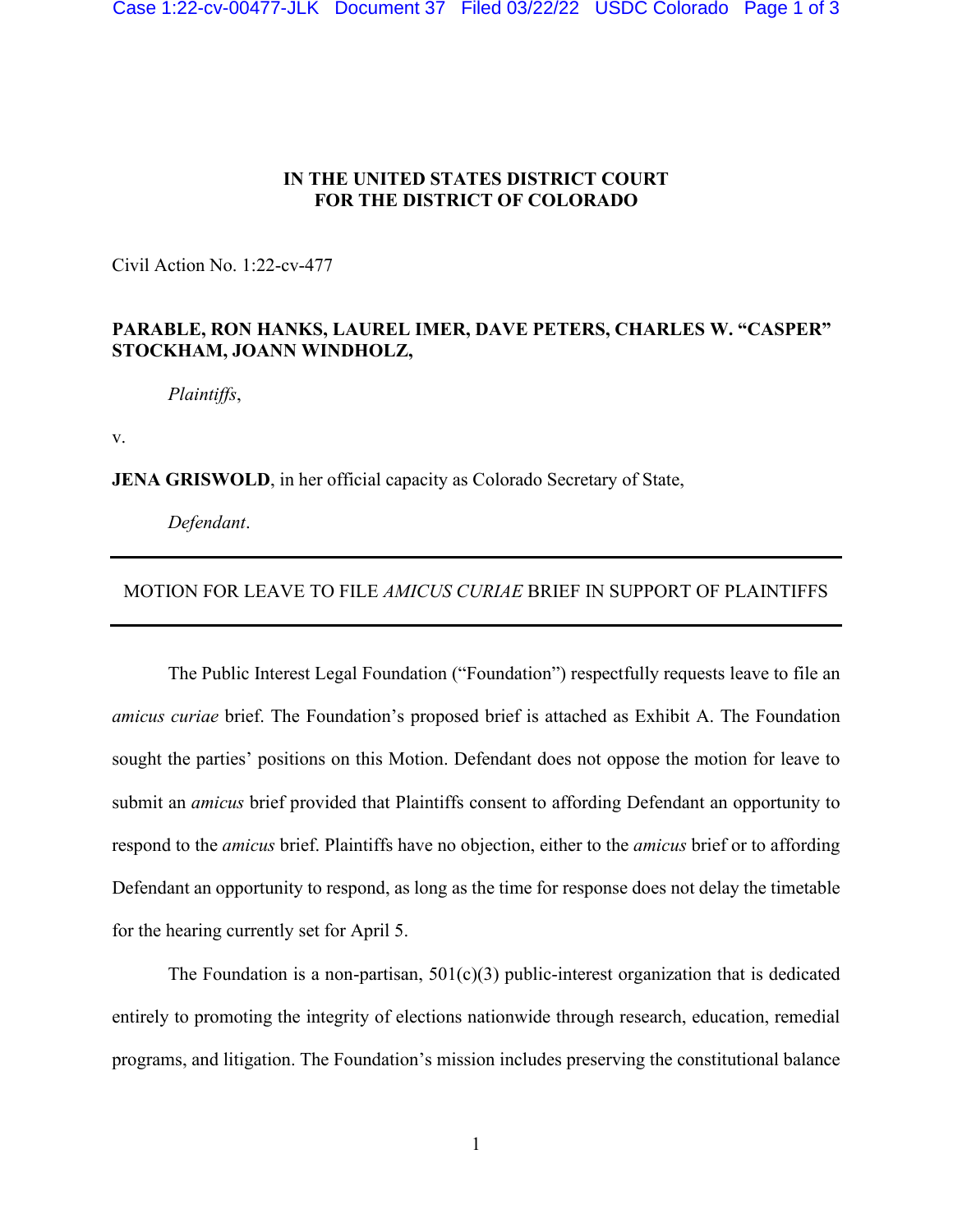between states and the federal government regarding election administration procedures. The Foundation has a strong interest in the constitutional questions presented by this case.

 */s/ Kaylan Phillips\_\_\_\_\_\_\_\_\_\_\_\_* 

 Kaylan Phillips Public Interest Legal Foundation 32 E. Washington Street Suite 1675 Indianapolis, IN 46204 Telephone: (317) 203-5599 kphillips@publicinterestlegal.org *Counsel for Public Interest Legal Foundation*